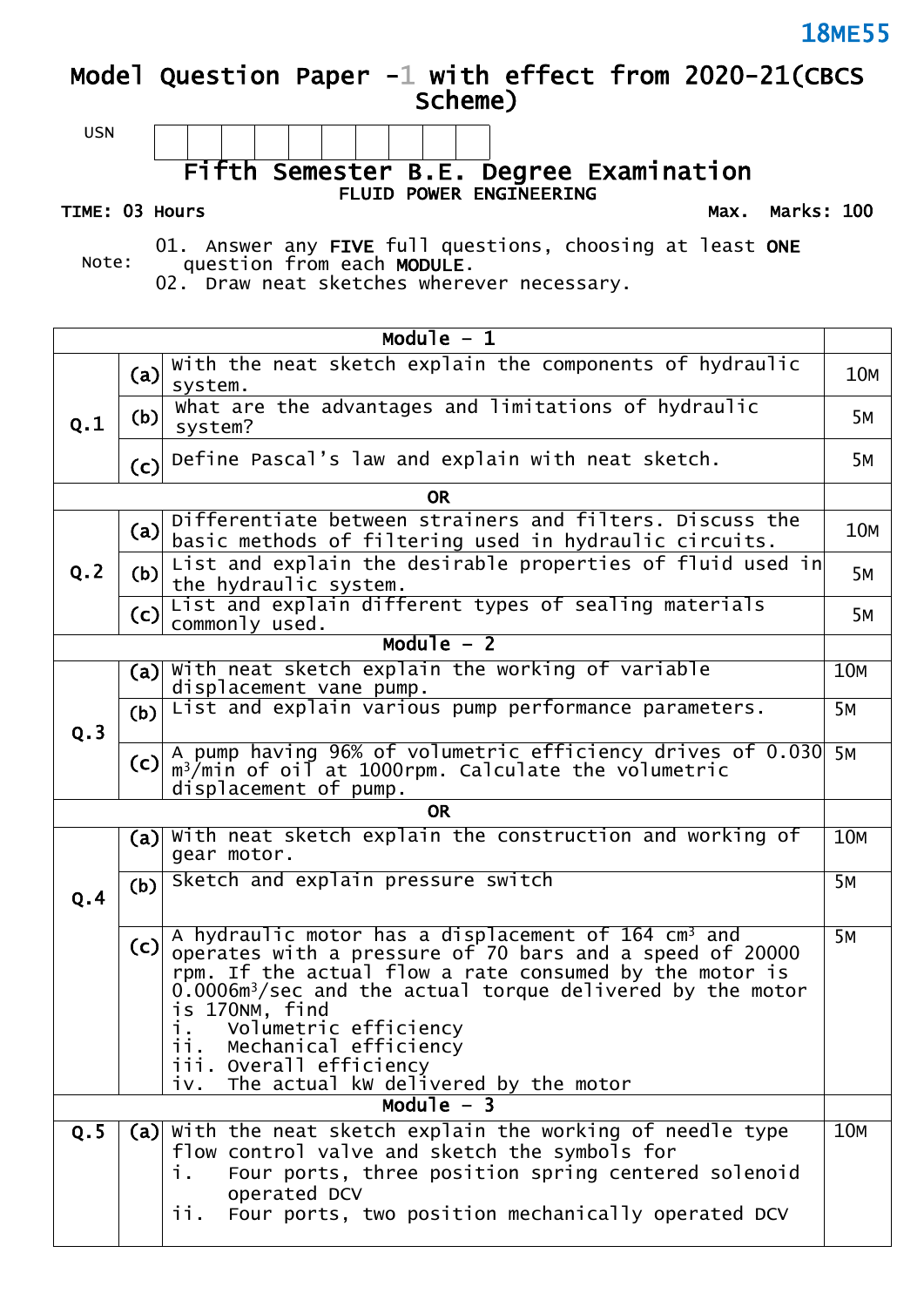|                                                                                            | With the neat sketch explain the function of check valve<br>(b)                                                                                 |                                                                                                                                         |                    |  |  |  |  |  |
|--------------------------------------------------------------------------------------------|-------------------------------------------------------------------------------------------------------------------------------------------------|-----------------------------------------------------------------------------------------------------------------------------------------|--------------------|--|--|--|--|--|
|                                                                                            |                                                                                                                                                 | (c) with the neat sketch explain the working of sequence valve 5M                                                                       |                    |  |  |  |  |  |
| <b>OR</b>                                                                                  |                                                                                                                                                 |                                                                                                                                         |                    |  |  |  |  |  |
|                                                                                            | With neat hydraulic circuit explain the working of meter in 10M<br>(a)<br>and meter out hydraulic circuits.                                     |                                                                                                                                         |                    |  |  |  |  |  |
| Q.6                                                                                        | (b)                                                                                                                                             | with neat hydraulic circuit explain the working<br>regenerative hydraulic circuit                                                       | of 5M<br><b>5M</b> |  |  |  |  |  |
|                                                                                            | With neat hydraulic circuit explain the working of<br>(c)<br>hydraulic cylinder sequencing circuit.                                             |                                                                                                                                         |                    |  |  |  |  |  |
|                                                                                            |                                                                                                                                                 | Module $-4$                                                                                                                             |                    |  |  |  |  |  |
|                                                                                            |                                                                                                                                                 | (a) what are the different types of pneumatic cylinders and<br>with neat sketch explain any 3 of them.                                  | 10M                |  |  |  |  |  |
| Q.7                                                                                        | (b)                                                                                                                                             | List and explain advantages and limitations of pneumatic<br>system                                                                      | $\overline{5M}$    |  |  |  |  |  |
|                                                                                            |                                                                                                                                                 | (c) Write a neat sketch explain FRL unit used in pneumatic<br>system                                                                    | 5M                 |  |  |  |  |  |
| <b>OR</b>                                                                                  |                                                                                                                                                 |                                                                                                                                         |                    |  |  |  |  |  |
|                                                                                            | (a)                                                                                                                                             | With neat sketches explain poppet and suspended seat type<br>slide valve                                                                |                    |  |  |  |  |  |
|                                                                                            | Q.8<br>With a neat sketch explain any one pressure control used<br>(b)<br>in a pneumatic system                                                 |                                                                                                                                         |                    |  |  |  |  |  |
| With neat sketch explain time delay valve<br>(c)                                           |                                                                                                                                                 |                                                                                                                                         |                    |  |  |  |  |  |
| Module $-5$                                                                                |                                                                                                                                                 |                                                                                                                                         |                    |  |  |  |  |  |
| With neat sketches explain direct and indirect actuation 10M<br>(a)<br>pneumatic cylinders |                                                                                                                                                 |                                                                                                                                         |                    |  |  |  |  |  |
| Q.9                                                                                        | (b)                                                                                                                                             | Explain with a pneumatic circuit, the control of extension 10M<br>of double acting cylinder using OR and AND logic gates                |                    |  |  |  |  |  |
|                                                                                            |                                                                                                                                                 | <b>OR</b>                                                                                                                               |                    |  |  |  |  |  |
| Q.10                                                                                       |                                                                                                                                                 | $(a)$ with a neat sketch and a practical application explain 10M<br>cascading method of principle used in the pneumatic<br>applications |                    |  |  |  |  |  |
|                                                                                            | (b)<br>Write a note on<br>Principles of signal input and output<br>i.<br>ii.<br>Pilot assisted solenoid control of directional control<br>valve |                                                                                                                                         |                    |  |  |  |  |  |
|                                                                                            |                                                                                                                                                 |                                                                                                                                         |                    |  |  |  |  |  |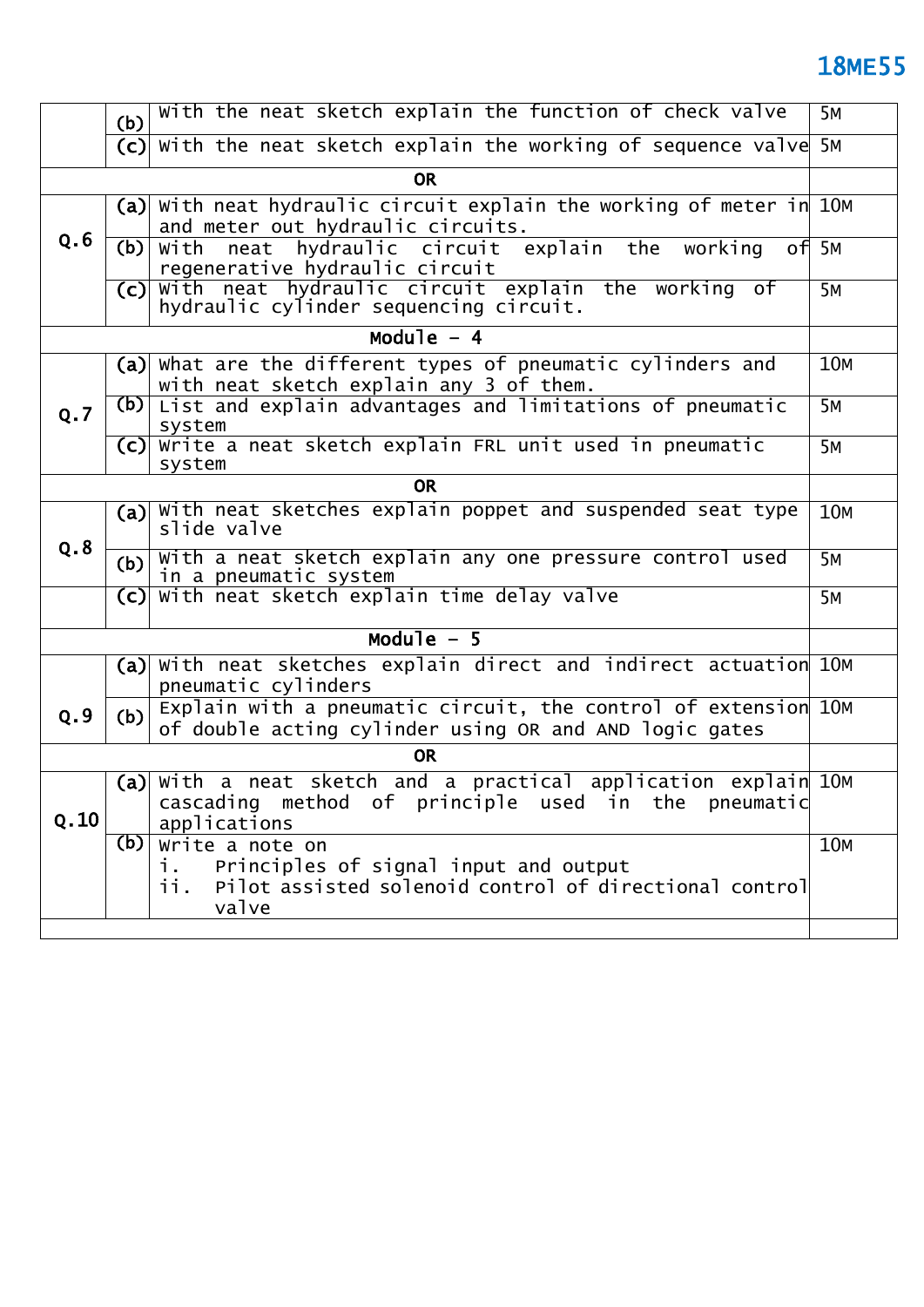| Table showing the Bloom's Taxonomy Level, Course Outcome and<br>Programme Outcome |     |                                             |                              |                     |  |
|-----------------------------------------------------------------------------------|-----|---------------------------------------------|------------------------------|---------------------|--|
|                                                                                   |     | Question Bloom's Taxonomy<br>Level attached | Course<br>Outcom             |                     |  |
| Q.1                                                                               | (a  | L <sub>2</sub>                              | е<br>$\overline{\text{co1}}$ | PO1, PO2, PO3, P12  |  |
|                                                                                   | (b  | L <sub>2</sub>                              | $\overline{CO1}$             | PO1, PO2, PO3, P12  |  |
|                                                                                   | (c  | L <sub>2</sub>                              | $\overline{\text{co1}}$      | PO1, PO2, PO3, P12  |  |
| Q.2                                                                               | (a  | L2                                          | $\overline{CO1}$             | PO1, PO2, PO3, P12  |  |
|                                                                                   | (b  | L <sub>2</sub>                              | $\overline{\text{co1}}$      | PO1, PO2, PO3, P12  |  |
|                                                                                   | (c  | $\overline{L2}$                             | $\overline{co1}$             | PO1, PO2, PO3, P12  |  |
| Q.3                                                                               | (a  | L <sub>2</sub>                              | $\overline{CO2}$             | PO1, PO2, PO3, P12  |  |
|                                                                                   | (b  | L <sub>2</sub>                              | $\overline{CO2}$             | PO1, PO2, PO3, P12  |  |
|                                                                                   | (c) | $\overline{L}$ 3                            | $\overline{CO2}$             | PO1, PO2, PO3, P12  |  |
| Q.4                                                                               | (a  | L <sub>2</sub>                              | CO <sub>2</sub>              | PO1, PO2, PO3, P12  |  |
|                                                                                   | (b  | L2                                          | $\overline{CO2}$             | PO1, PO2, PO3, P12  |  |
|                                                                                   | (c  | $\overline{L}$ 3                            | $\overline{CO2}$             | PO1, PO2, PO3, P12  |  |
| Q.5                                                                               | (a  | L <sub>2</sub>                              | $\overline{CO3}$             | PO1, PO2, PO3, P12  |  |
|                                                                                   | (b) | L <sub>2</sub>                              | $\overline{CO3}$             | PO1, PO2, PO3, P12  |  |
|                                                                                   | (c  | L <sub>2</sub>                              | CO <sub>3</sub>              | PO1, PO2, PO3, P12  |  |
| Q.6                                                                               | (a  | L <sub>4</sub>                              | $\overline{CO3}$             | PO1, PO2, PO3, P12  |  |
|                                                                                   | (b  | L <sub>4</sub>                              | $\overline{CO3}$             | PO1, PO2, PO3, P12  |  |
|                                                                                   | (c  | L <sub>4</sub>                              | $\overline{CO3}$             | PO1, PO2, PO3, P12  |  |
| Q.7                                                                               | (a  | L <sub>2</sub>                              | CO <sub>4</sub>              | PO1, PO2, PO3, P12  |  |
|                                                                                   | (b  | L <sub>2</sub>                              | CO <sub>4</sub>              | PO1, PO2, PO3, P12  |  |
|                                                                                   | (c  | L <sub>2</sub>                              | CO <sub>4</sub>              | PO1, PO2, PO3, P12, |  |
| Q.8                                                                               | (a  | L <sub>2</sub>                              | $\overline{CO4}$             | PO1, PO2, PO3, P12  |  |
|                                                                                   | (b  | $\overline{L2}$                             | CO <sub>4</sub>              | PO1, PO2, PO3, P12  |  |
|                                                                                   | (c  | L <sub>2</sub>                              | CO <sub>4</sub>              | PO1, PO2, PO3, P12, |  |
| Q.9                                                                               | (a  | L <sub>2</sub>                              | $\overline{CO5}$             | PO1, PO2, PO3, P12  |  |
|                                                                                   | (b  | L3                                          | $\overline{CO5}$             | PO1, PO2, PO3, P12  |  |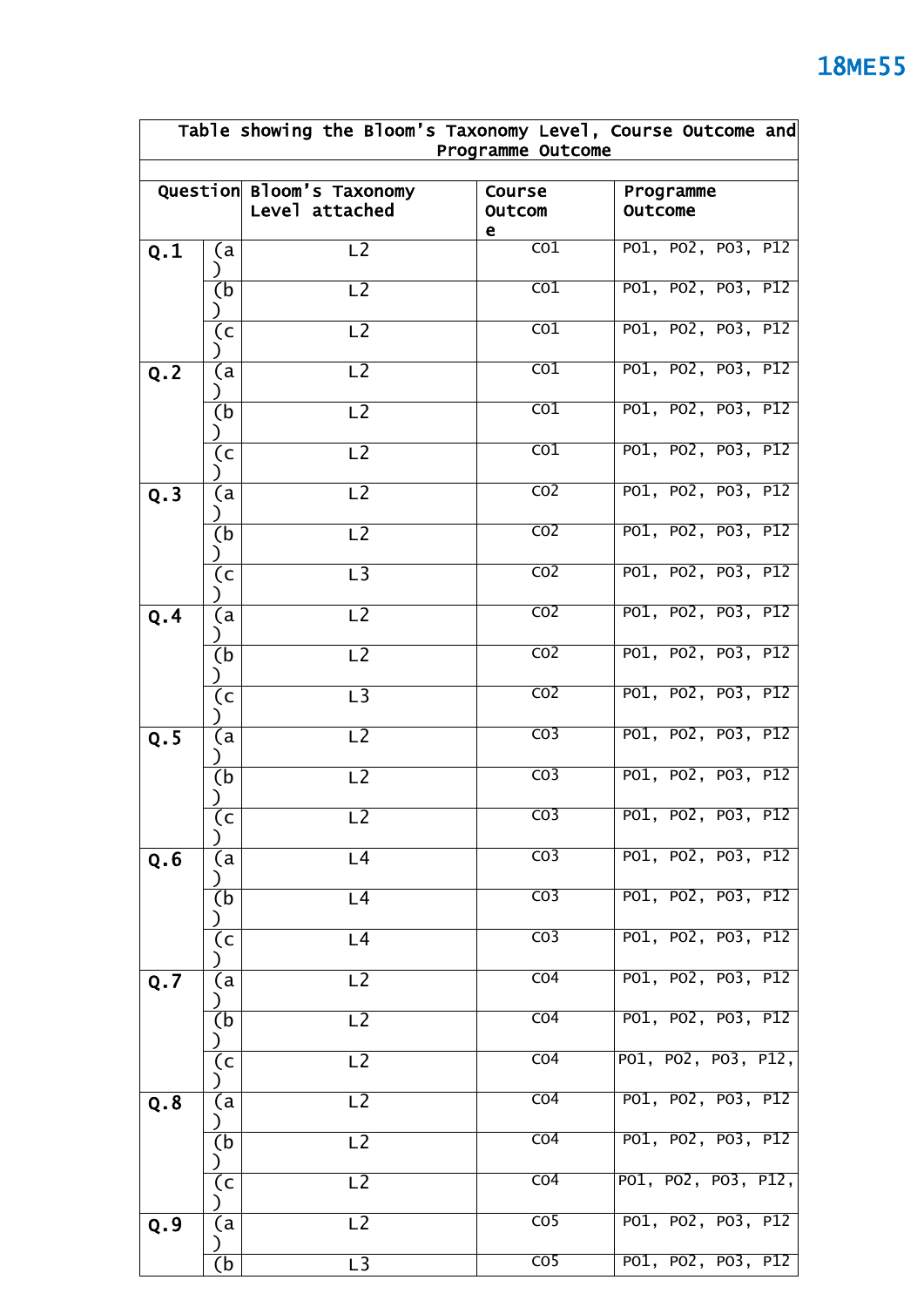| Q.10    | L <sub>2</sub><br>a |                            |           | CO <sub>5</sub>                | PO1, PO2, PO3, P12       |  |  |  |  |
|---------|---------------------|----------------------------|-----------|--------------------------------|--------------------------|--|--|--|--|
|         |                     |                            |           |                                |                          |  |  |  |  |
|         | $\mathbf{b}$        | L <sub>2</sub>             |           | C <sub>O</sub> <sub>5</sub>    | PO1, PO2, PO3, P12       |  |  |  |  |
|         |                     |                            |           |                                |                          |  |  |  |  |
|         |                     |                            |           |                                |                          |  |  |  |  |
|         |                     | Lower order thinking       |           |                                |                          |  |  |  |  |
| Bloom's |                     | skills                     |           |                                |                          |  |  |  |  |
| Taxonom |                     | Remembering(               |           | Understanding                  | Applying                 |  |  |  |  |
|         |                     | knowledge): $\square_1$    |           | Comprehension): $\mathbb{D}_2$ | (Application):           |  |  |  |  |
| Levels  |                     |                            |           |                                | □२                       |  |  |  |  |
|         |                     | Higher order               |           |                                |                          |  |  |  |  |
|         |                     | thinking skills            |           |                                |                          |  |  |  |  |
|         |                     | Analyzing                  | Valuating |                                | Creating                 |  |  |  |  |
|         |                     | $(Analysis): \mathbb{I}_4$ |           | (Evaluation): $\mathbb{D}_5$   | (Synthesis): $\square_6$ |  |  |  |  |
|         |                     |                            |           |                                |                          |  |  |  |  |

**Model Question Paper -2 with effect from 2020-21(CBCS Scheme)**

USN

### **Fifth Semester B.E. Degree Examination FLUID POWER ENGINEERING**

#### **TIME: 03 Hours**

**Max. Marks: 100**

Note: 03. Answer any **FIVE** full questions, choosing at least **ONE** question from each **MODULE**.

04. Draw neat sketches wherever necessary.

| $\overline{\text{Module}} - 1$ |     |                                                                                                                                                                                                                                |            |  |  |
|--------------------------------|-----|--------------------------------------------------------------------------------------------------------------------------------------------------------------------------------------------------------------------------------|------------|--|--|
| Q.1                            | (a) | State Pascal's law and explain the working of hydraulic<br>jack using Pascal's law.                                                                                                                                            | <b>10M</b> |  |  |
|                                | (b) | Explain the concept of transmission of power in static<br>and dynamic states with examples                                                                                                                                     | 5м         |  |  |
|                                |     | List the types of hydraulic fluids used in a hydraulic<br>(c) systems stating its advantages                                                                                                                                   | 5м         |  |  |
|                                |     | <b>OR</b>                                                                                                                                                                                                                      |            |  |  |
| Q.2                            |     | List and explain different types of seals used in<br>(a) hydraulic systems and its compatibility with hydraulic<br>fluids                                                                                                      | <b>10M</b> |  |  |
|                                | (b) | List and explain types of hoses and pipes used in a<br>hydraulic system.                                                                                                                                                       | 5M         |  |  |
|                                | (c) | With a neat sectional view explain the construction of<br>hydraulic oil reservoir.                                                                                                                                             | 5м         |  |  |
|                                |     | Module $-2$                                                                                                                                                                                                                    |            |  |  |
|                                | (a) | What are the important considerations taken while<br>selecting a pimp for particular applications? Explain<br>procedure                                                                                                        | 10M        |  |  |
| Q.3                            | (b) | A gear pump has an outside diameter of 80mm, inside<br>diameter of 55mm and a width of 25mm. If the pump speed is<br>1600rpm and actual flow rate is 95 LPM, what is the<br>volumetric displacement and theoretical discharge? | <b>5M</b>  |  |  |
|                                | (c) | List and explain different types of accumulator.                                                                                                                                                                               | 5M         |  |  |
| <b>OR</b>                      |     |                                                                                                                                                                                                                                |            |  |  |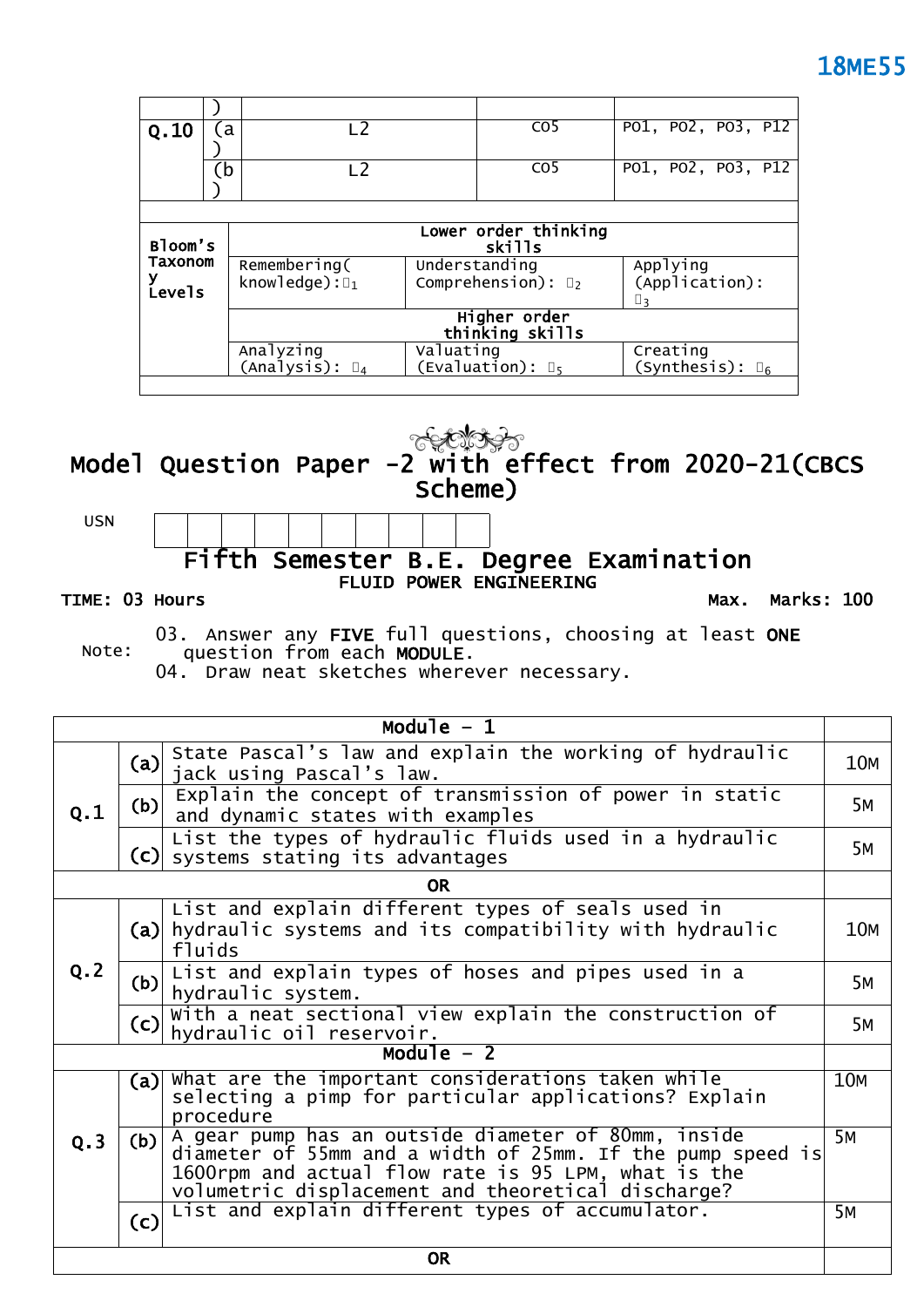|     |             | (a) Give the detailed classification of pumps and motors                                                                                                                                                         | 10M |  |  |  |
|-----|-------------|------------------------------------------------------------------------------------------------------------------------------------------------------------------------------------------------------------------|-----|--|--|--|
| 0.4 | (b)         | With neat sectional view of a cylinder explain the<br>cushioning effect cylinders.                                                                                                                               | 5M  |  |  |  |
|     |             | (c) A hydraulic cylinder used in a hydraulic power system has<br>a bare diameter of 120mm and the rod diameter of 30mm.<br>Determine the velocities of extension and retraction, if<br>pump flow rate is 60 LPM. | 5M  |  |  |  |
|     | Module $-3$ |                                                                                                                                                                                                                  |     |  |  |  |
| Q.5 |             | $(a)$ with a neat chart give detailed classification of control<br>valves used in hydraulic system                                                                                                               | 10M |  |  |  |
|     |             |                                                                                                                                                                                                                  |     |  |  |  |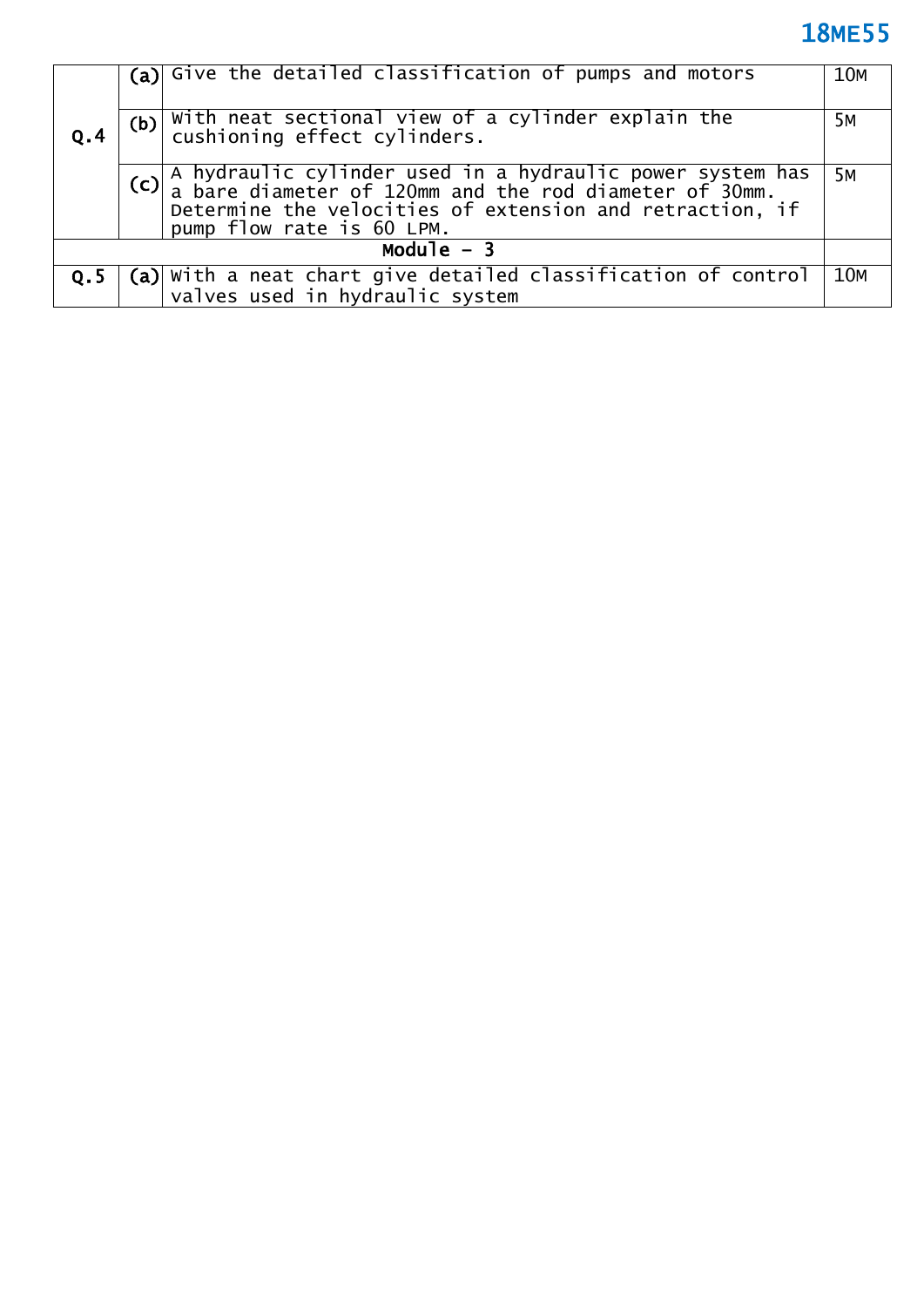| With the neat sketch explain the function of shuttle valve 5M<br>(b) |     |                                                                                                                                                                                                        |            |  |  |  |
|----------------------------------------------------------------------|-----|--------------------------------------------------------------------------------------------------------------------------------------------------------------------------------------------------------|------------|--|--|--|
|                                                                      |     | $(c)$ Differentiate the working of direct operated and pilot 5M                                                                                                                                        |            |  |  |  |
|                                                                      |     | operated pressure control valves stating with advantages.<br><b>OR</b>                                                                                                                                 |            |  |  |  |
|                                                                      |     |                                                                                                                                                                                                        |            |  |  |  |
|                                                                      | (a) | With neat hydraulic sketch explain the working and control 10M<br>of single and double acting cylinders.                                                                                               |            |  |  |  |
| Q.6                                                                  | (b) | with neat hydraulic circuit explain the working<br>hydraulic circuit for force multiplication.                                                                                                         | $of$ 5M    |  |  |  |
|                                                                      | (c) | With neat hydraulic circuit explain the working of<br>counter balance valve application.                                                                                                               | 5M         |  |  |  |
|                                                                      |     | Module $-4$                                                                                                                                                                                            |            |  |  |  |
| Q.7                                                                  | (a) | Explain with a neat schematic diagram, fluid conditioner<br>device to make the air more acceptable medium for a<br>pneumatic system effective performance and draw the<br>graphic symbol for the same. | 10M        |  |  |  |
|                                                                      | (b) | Explain the construction details of a linear double<br>acting pneumatic cylinder.                                                                                                                      | 5M         |  |  |  |
|                                                                      | (c) | Draw a schematic diagram of a vane type of air motor and<br>explain its construction                                                                                                                   | 5M         |  |  |  |
| OR.                                                                  |     |                                                                                                                                                                                                        |            |  |  |  |
|                                                                      | (a) | Illustrate the working of a quick exhaust valve with a<br>neat sketch.                                                                                                                                 | <b>10M</b> |  |  |  |
| Q.8                                                                  | (b) | Discuss the construction and working of a 2 stage piston<br>compressor                                                                                                                                 | <b>10M</b> |  |  |  |
|                                                                      |     | Module $-5$                                                                                                                                                                                            |            |  |  |  |
| Q.9                                                                  |     | (a) Explain signal overlapping elimination using reversing 10M<br>valves. Draw a neat pneumatic circuit involving<br>two<br>cylinder and a reverse valve.                                              |            |  |  |  |
|                                                                      | (b) | With a help of a neat sketch, explain the working of a time 10M<br>dependent control circuit in a pneumatic system.                                                                                    |            |  |  |  |
| <b>OR</b>                                                            |     |                                                                                                                                                                                                        |            |  |  |  |
|                                                                      | (a) | Sketch and explain circuit for air pilot control double 10M<br>acting cylinder.                                                                                                                        |            |  |  |  |
| Q.10                                                                 | (b) | Explain with neat sketch of circuit of sequencing of two 10M<br>pneumatic cylinder that can be done using solenoids, limit<br>switches and valves                                                      |            |  |  |  |
|                                                                      |     |                                                                                                                                                                                                        |            |  |  |  |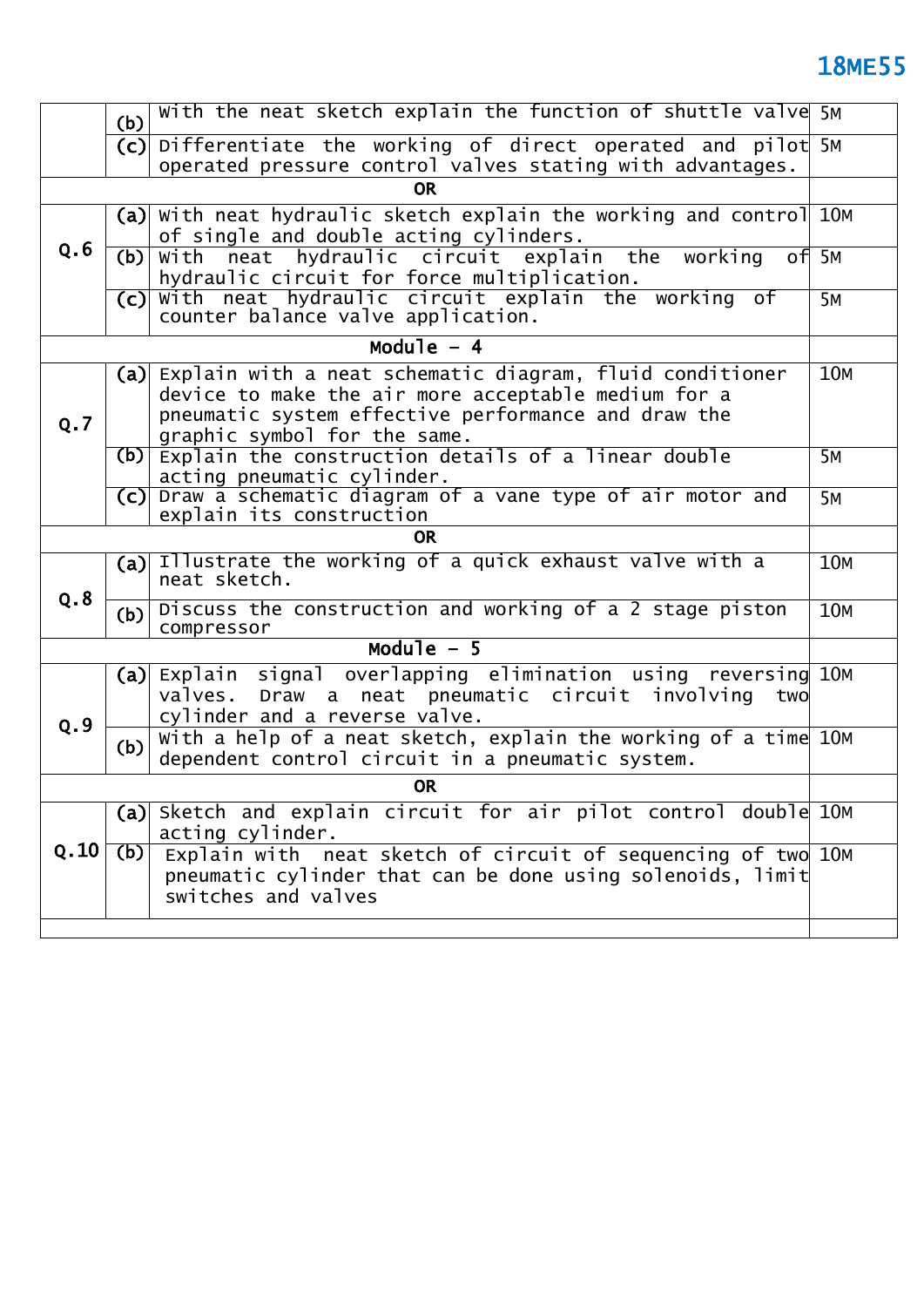|     | Table showing the Bloom's Taxonomy Level, Course Outcome and<br>Programme Outcome |                                             |                         |                      |  |  |
|-----|-----------------------------------------------------------------------------------|---------------------------------------------|-------------------------|----------------------|--|--|
|     |                                                                                   | Question Bloom's Taxonomy<br>Level attached | Course<br>Outcom<br>е   | Programme<br>Outcome |  |  |
| Q.1 | (a<br>⟩                                                                           | L2                                          | $\overline{\text{co1}}$ | PO1, PO2, PO3, P12   |  |  |
|     | $\overline{(\mathsf{b})}$                                                         | $\overline{L2}$                             | $\overline{\text{co1}}$ | PO1, PO2, PO3, P12   |  |  |
|     | (c                                                                                | L <sub>2</sub>                              | $\overline{\text{co1}}$ | PO1, PO2, PO3, P12   |  |  |
| Q.2 | (a                                                                                | L <sub>2</sub>                              | $\overline{CO1}$        | PO1, PO2, PO3, P12   |  |  |
|     | (b                                                                                | $\overline{L2}$                             | $\overline{\text{co1}}$ | PO1, PO2, PO3, P12   |  |  |
|     | (c                                                                                | $\overline{L2}$                             | $\overline{co1}$        | PO1, PO2, PO3, P12   |  |  |
| Q.3 | (a                                                                                | L <sub>2</sub>                              | $\overline{CO2}$        | PO1, PO2, PO3, P12   |  |  |
|     | (b                                                                                | $\overline{L}$ 3                            | $\overline{CO2}$        | PO1, PO2, PO3, P12   |  |  |
|     | (c)                                                                               | $\overline{L2}$                             | $\overline{CO2}$        | PO1, PO2, PO3, P12   |  |  |
| Q.4 | (a                                                                                | L <sub>2</sub>                              | $\overline{CO2}$        | PO1, PO2, PO3, P12   |  |  |
|     | (b                                                                                | $\overline{L2}$                             | $\overline{CO2}$        | PO1, PO2, PO3, P12   |  |  |
|     | (c)                                                                               | $\overline{L}$ 3                            | CO <sub>2</sub>         | PO1, PO2, PO3, P12   |  |  |
| Q.5 | (a                                                                                | $\overline{L2}$                             | $\overline{CO3}$        | PO1, PO2, PO3, P12   |  |  |
|     | (b                                                                                | L <sub>2</sub>                              | $\overline{CO3}$        | PO1, PO2, PO3, P12   |  |  |
|     | (c                                                                                | L <sub>2</sub>                              | CO <sub>3</sub>         | PO1, PO2, PO3, P12   |  |  |
| Q.6 | (a                                                                                | L4                                          | CO <sub>3</sub>         | PO1, PO2, PO3, P12   |  |  |
|     | (b                                                                                | L <sub>4</sub>                              | CO <sub>3</sub>         | PO1, PO2, PO3, P12   |  |  |
|     | (c                                                                                | L4                                          | $\overline{CO3}$        | PO1, PO2, PO3, P12   |  |  |
| Q.7 | (a                                                                                | L <sub>2</sub>                              | $\overline{CO4}$        | PO1, PO2, PO3, P12   |  |  |
|     | (b                                                                                | L <sub>2</sub>                              | CO <sub>4</sub>         | PO1, PO2, PO3, P12   |  |  |
|     | (c                                                                                | L <sub>2</sub>                              | CO <sub>4</sub>         | PO1, PO2, PO3, P12   |  |  |
| Q.8 | (a                                                                                | L <sub>2</sub>                              | $\overline{CO4}$        | PO1, PO2, PO3, P12   |  |  |
|     | (b                                                                                | L <sub>2</sub>                              | CO <sub>4</sub>         | PO1, PO2, PO3, P12   |  |  |
| Q.9 | (a                                                                                | L <sub>2</sub>                              | $\overline{CO5}$        | PO1, PO2, PO3, P12   |  |  |
|     | (b                                                                                | L3                                          | $\overline{CO5}$        | PO1, PO2, PO3, P12   |  |  |